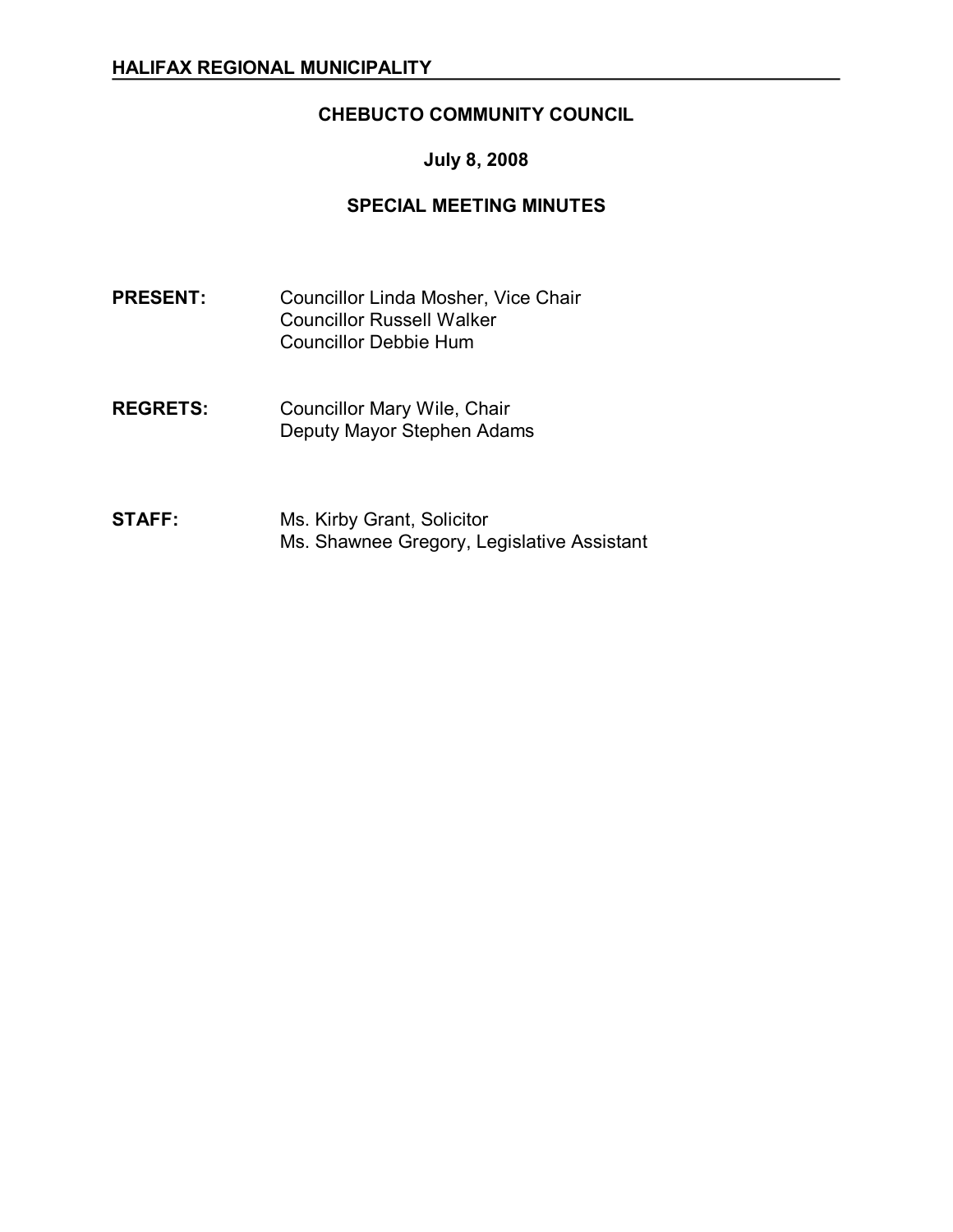# TABLE OF CONTENTS

2

| 2 <sub>1</sub>   |                                                                     |  |
|------------------|---------------------------------------------------------------------|--|
| 3 <sub>l</sub>   | APPROVAL OF THE ORDER OF BUSINESS AND APPROVAL OF                   |  |
| $\overline{4}$ . | 4.1 Case 01173: Mount Royale Subdivision - Consolidated Development |  |
| 5.               |                                                                     |  |
| 6.               |                                                                     |  |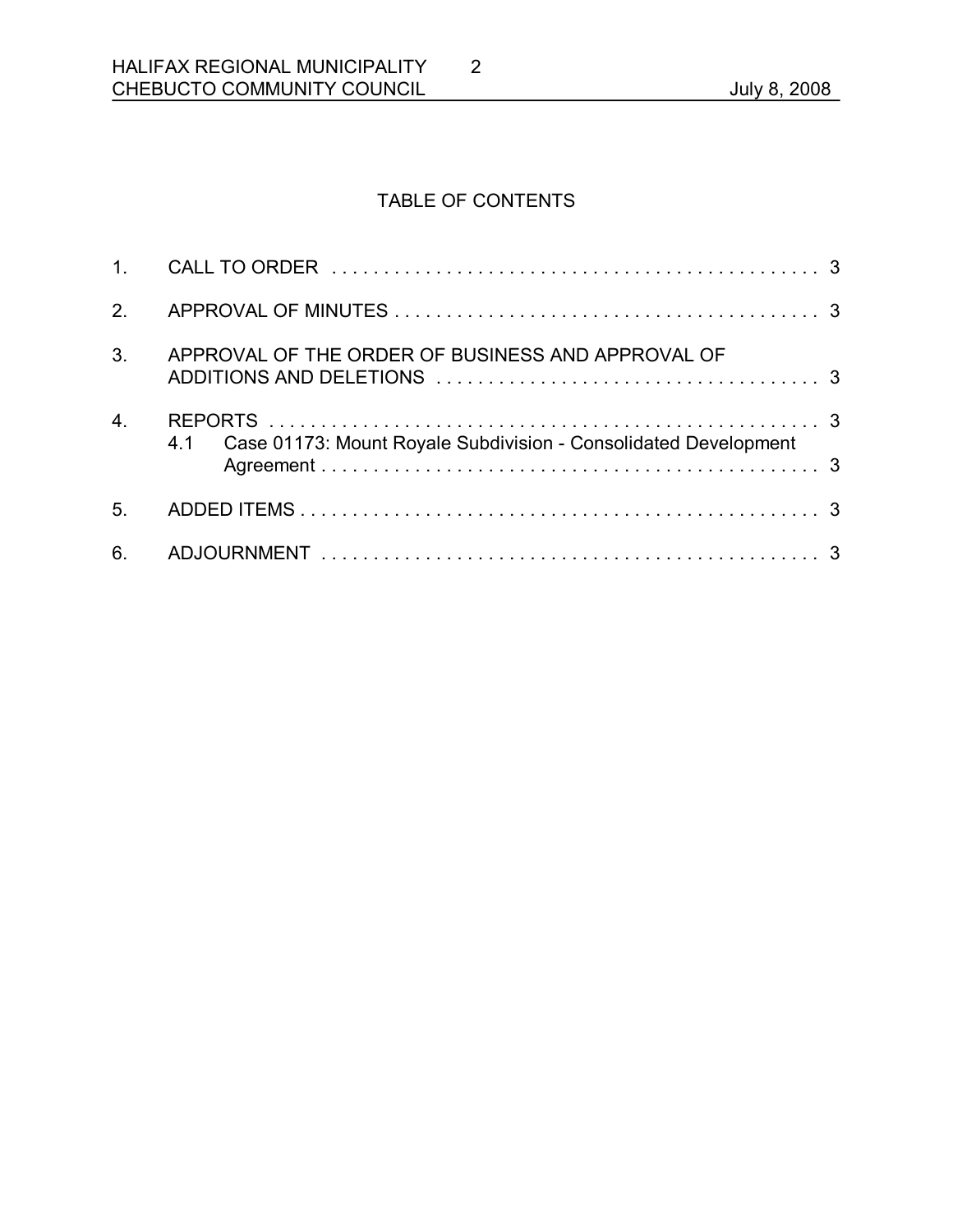#### **1. CALL TO ORDER**

The Vice-Chair called the meeting to order at 12:07 p.m.

#### **2. APPROVAL OF MINUTES NONE**

#### **3. APPROVAL OF THE ORDER OF BUSINESS AND APPROVAL OF ADDITIONS AND DELETIONS**

**MOVED by Councillor Walker, seconded by Councillor Hum, that the Order of Business, as presented, be approved. MOTION PUT AND PASSED.** 

- **4. REPORTS**
- **4.1 Case 01173: Mount Royale Subdivision Consolidated Development Agreement**

**MOVED BY Councillor Walker, seconded by Councillor Hum that the Chebucto Community Council:**

- **1. By resolution, approve the Stage I, the Stage II and Phase I and the Stage II Phases 2 and 3 Consolidated Development Agreements; and**
- **2. Require that the Consolidating Agreements be signed be signed and returned within 120 days, or any extension thereof granted by Community Council on request of the applicant, from the date of final approval by Community Council and any other bodies as necessary, whichever is later; otherwise this approval will be void and obligations arising hereunder shall be at an end.**

#### **MOTION PUT AND PASSED.**

#### **5. ADDED ITEMS NONE**

**6. ADJOURNMENT**

The meeting was adjourned at 12:07 p.m.